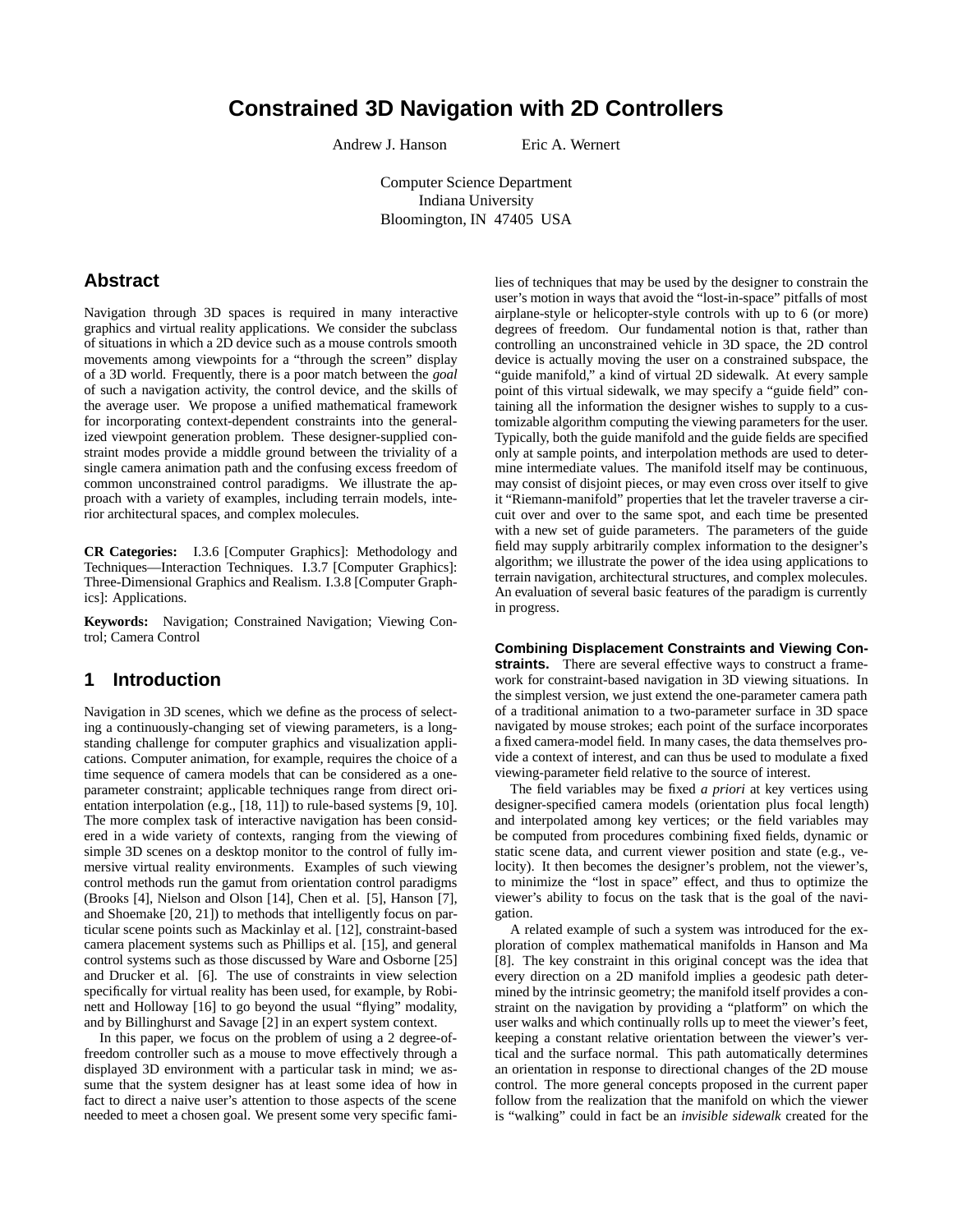

Figure 1: Diagram of the general mathematical concept of a guide field and its ramifications.

purpose of seeing *other* things in the surrounding world, and that the geodesic-constrained orientations can easily be replaced by a completely arbitrary field of quaternion orientations combined with a tandem field of focal lengths and additional viewing and control parameters if appropriate.

Below, we propose several additional families of dynamic procedures for determining the current camera parameters in addition to fixed key vertex values and the geodesic interpolation methods of Hanson and Ma [8]; these range from methods based on metric relations between the navigation surface and the nearby scene or terrain, to methods that could be based on arbitrary rules in the manner of Karp and Feiner, or Billinghurst and Savage [9, 10, 2]. While we focus here on 2D mouse-based interfaces, the framework clearly extends to immersive virtual reality environments, where the virtual space of the control device can select points and orientations in a 3D volume, instead of simple 2D mouse coordinates. We defer exploration of such issues for the time being in order to focus here on fundamental concepts of direct application to the most common visualization systems.

#### **2 Fundamental Methods.**

The basic idea behind our approach is the concept of mapping a controller domain into a guide field range consisting of the parameters needed to construct the scene image, possibly combined with parameters modifying the influence of the controller. This is represented schematically in Figure 1. We begin with a bare controller position  $(u, v)$ , assuming the implicit availability of heading and velocity information  $(u, v)$ , and define a map  $G(u, v)$  from the domain of the control device to the full space  $\Phi$  of parameters. In principle the range of the parameter space can include anything, even computed quantities. Thus we write

$$
\mathbf{G} : (u, v) \mapsto \Phi , \tag{1}
$$

where objects in the range  $\Phi$  include such things as

- 1. Camera position on guide manifold: the point in the universe where the virtual owner of the device appears to be standing.
- 2. Camera orientation: where the virtual user is looking.
- 3. Camera properties: parameters such as focal length (wide angle, telephoto lens), depth of field, and binocular convergence.
- 4. Viewing properties: fog, light attenuation, etc.
- 5. Control modifiers: mouse response, importance weighting, etc.
- 6. Visualization application parameters: streamline characteristics, particle source location, pseudo-color assignments, etc.

By retaining successive values of these fields in the control program, the designer can also create rate-of-change-dependent responses.

For most practical purposes, the controller domain corresponds locally to a path in the guide manifold that is equivalent to a surface in the 3D world. However, one can imagine applications in which more general mappings might be useful. For example, one might instead use the mouse position to vary a two-parameter camera orientation  $(\theta, \phi)$ , treat this orientation as the independent variable of the guide manifold, and treat spatial position as a dependent guide field variable attached to each point of  $(\theta, \phi)$  in the guide manifold. Therefore, we retain all the scene-viewing parameters in a single data structure, and specify local 2D patches with coordinate vertices in that parameter space that correspond to 2D controller position. Each value of the independent controller variables then selects a particular set of parameters (e.g., one camera position and an orientation out of the space of possible viewing angles at that position). These dependent variables are typically determined by selecting samples on a lattice in the control space, and thus we must interpolate all these variables in tandem. Achieving smoothness in all variables is problematic, but can be addressed in various ways discussed below.

**Winged Patches.** The simplest relation mapping the controller space to the scene viewing parameters is generated by a single rectangular patch in one-to-one correspondence with the 2D mouse position, as shown in Figure 2a. To create navigable manifolds in more complex situations, we must sew together many of these fundamental pieces to form a connected whole. The simplest practical way to achieve this is to require that the edge shared by two adjacent patches be "winged:" that is, the curve representing the edge must contain pointers to the rectangular patches that share it, allowing a navigation algorithm to detect the end of one patch and implement a transition to the next patch. Figure 2b illustrates a typical structure that can be represented in this way; many interesting topological objects one might wish to represent, such as a sphere, require two or more such patches (for further details, consult any elementary text on differentiable topological manifolds). There are many ways one might handle winged patches in practice, and such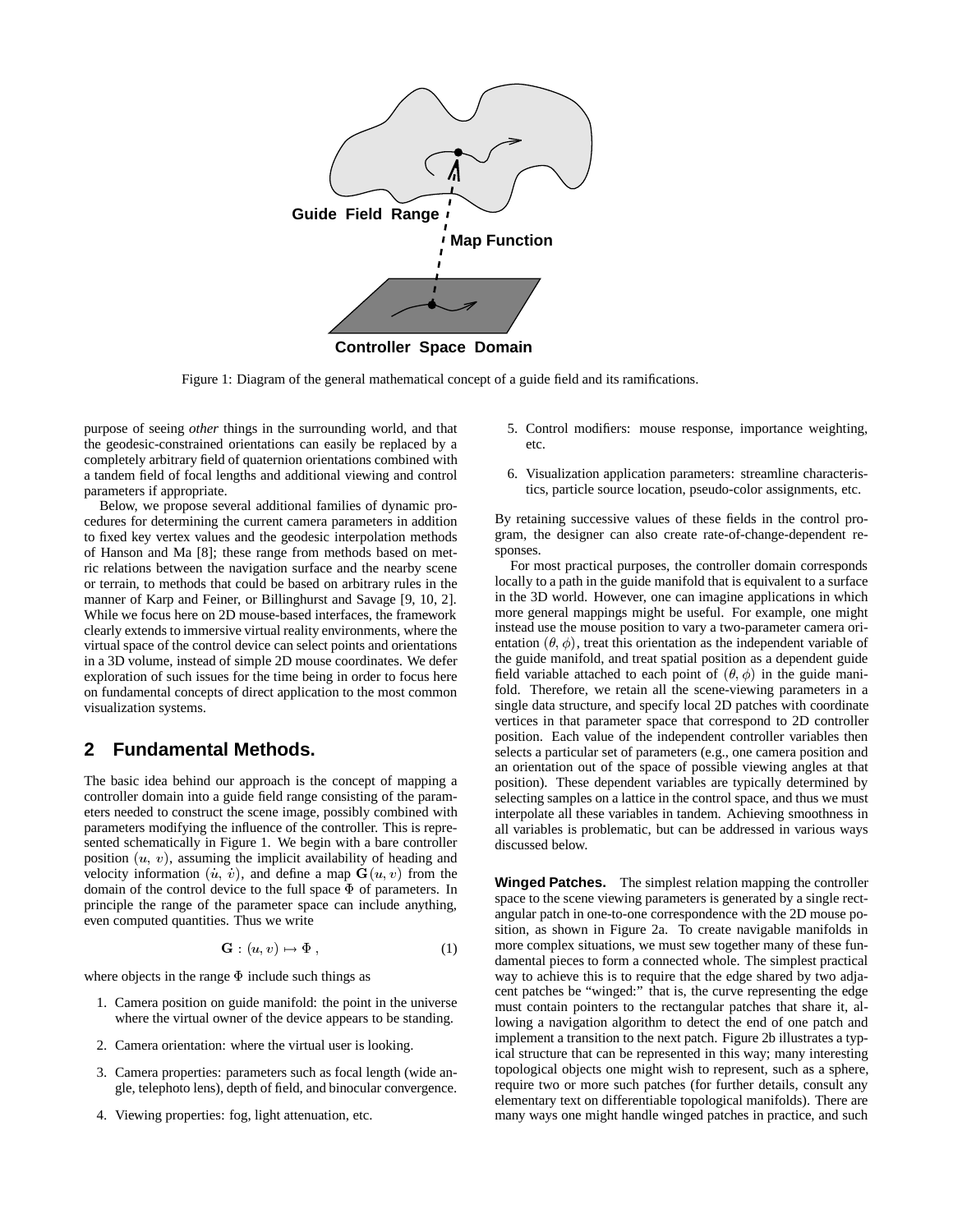

Figure 2: (a) A rectangular patch in mouse space (below), lifted to a guide surface in 3D (above). (b) A network of rectangular guide patches pieced together into a generalized guide surface using winged edges to relate one patch to another.

issues as continuity and differentiability across the transition edges are open to the designer; in some cases a smooth transition, achievable using spline techniques, may be essential, and in other cases a transition with a discontinuous derivative may create the desired effect.

**Modulation by Data.** We can immediately go beyond the already useful idea of having predetermined camera parameters at each point of the navigable space by defining *modifiers* of the default parameters. In Figure 7, we show the result of using the gradient  $\nabla \phi$  of the terrain elevation model as a cue: starting with an "up" direction aligned with the surface normal, we rotate the camera by a weighted amount to turn gently towards the gradient into the valley.

An explicit example is the following: at each point of the coordinate-space guide manifold, determine the "heads up" direction of the camera frame  $\hat{u}$ , the "look at" direction of the camera frame  $\bf{k}$ , and projection  $\hat{\bf{p}}$  of the terrain gradient onto the plane perpendicular to  $\hat{\mathbf{u}}$ ; then, if cos  $\phi = \hat{\mathbf{p}} \cdot \mathbf{k}$  describes the angle between the projected terrain gradient and the camera gaze direction, one rotates the camera about the  $\hat{\mathbf{u}}$  vector by  $c\phi$ , where  $c = ||\hat{\mathbf{p}}|| / ||\hat{\mathbf{p}}_{\text{max}}||$ is the relative magnitude of the projected gradient strength.

**Interest Vectors.** Interest vectors are a generalization of the data modulation method of the previous paragraph. When the viewer is positioned at any point in a particular scene, the designer may record both viewer information, such as gaze direction <sup>g</sup>, and a direction of interest <sup>d</sup> in the scene appropriate to the current viewer state. These typically provide sufficient information to specify a context-based, weightable state change for the camera model. A typical example would compute the plane containing <sup>g</sup> and <sup>d</sup> and rotate about the direction normal to that plane,  $g \times d$ , by an angle that is either small, for passing interest, or sufficient to place <sup>g</sup> exactly in line with <sup>d</sup>, for very high interest. In other cases, the "up" direction of the camera frame may be fixed or constrained, making a rotation about the  $g \times d$  forbidden; in such circumstances, we project <sup>d</sup> onto the plane perpendicular to the "up" direction and use the projected vector as the interest direction instead, as in the data modulation example.

Interest vectors can easily be designed using "interest fields" related to the level-sets for implicit surfaces employed, e.g., by Blinn [3]. By defining a 3D scalar function that is large near a selected family of scene points, the designer can use the gradient to specify where the user's attention should be directed whenever the user draws near; the corresponding level-set implicit surfaces define manifolds of equal "attention importance" in the navigation space, and could be displayed optionally as navigation cues. Note that a separate interest field can in principle be supplied for each parameter, allowing, e.g., the camera focal length, to be varied independently in complex ways throughout the navigation.

**Sensitivity Fields.** A number of applications have identifiable areas where one wants to have very fine control, and others where one wants coarse control for quickly traversing large, uninteresting areas. We note two examples that fit cleanly into our framework: (1) Velocity-based displacement. Several common mouse interfaces have long supported this feature: the velocity of the mouse is measured, and as the speed increases, the overall displacement is amplified accordingly, allowing quick navigation to all corners of the screen. (2) Response field. Here, we just define a scalar field over the guide manifold and use it to magnify or reduce the bare controller displacement at each local point. Effects such as those of Mackinlay [12], could be achieved without the use of scale factors simply by refining the mesh near the critical points of the guide manifold. However, it is awkward to make the changes occur smoothly in such a mesh, and the continuous scale change field overcomes this. Figure 3 illustrates a field that causes very small responses in the foreground depression where the scale is 0.1, and very large responses at the background peak, where the scale approaches 3.

### **Designing Constrained Navigation Applications**

#### **3.1 Basic Components**

Our constrained navigation paradigm in its basic form requires an interactively renderable 3D scene plus the following:

 **Constraint Surface.** A surface data structure every point of which can be reached in a predictable manner by incremental motions of a 2D mouse. In practice, one would therefore almost always use as building blocks rectangular arrays of 3D points corresponding to projections onto the 2D rectangular mouse coordinates. These can be joined as in Figure 2b to form a patchwork of polygons that can be traversed incrementally. More complex surfaces (e.g, multiple coverings, multibranched soap-bubbles) may be used in a similar fashion for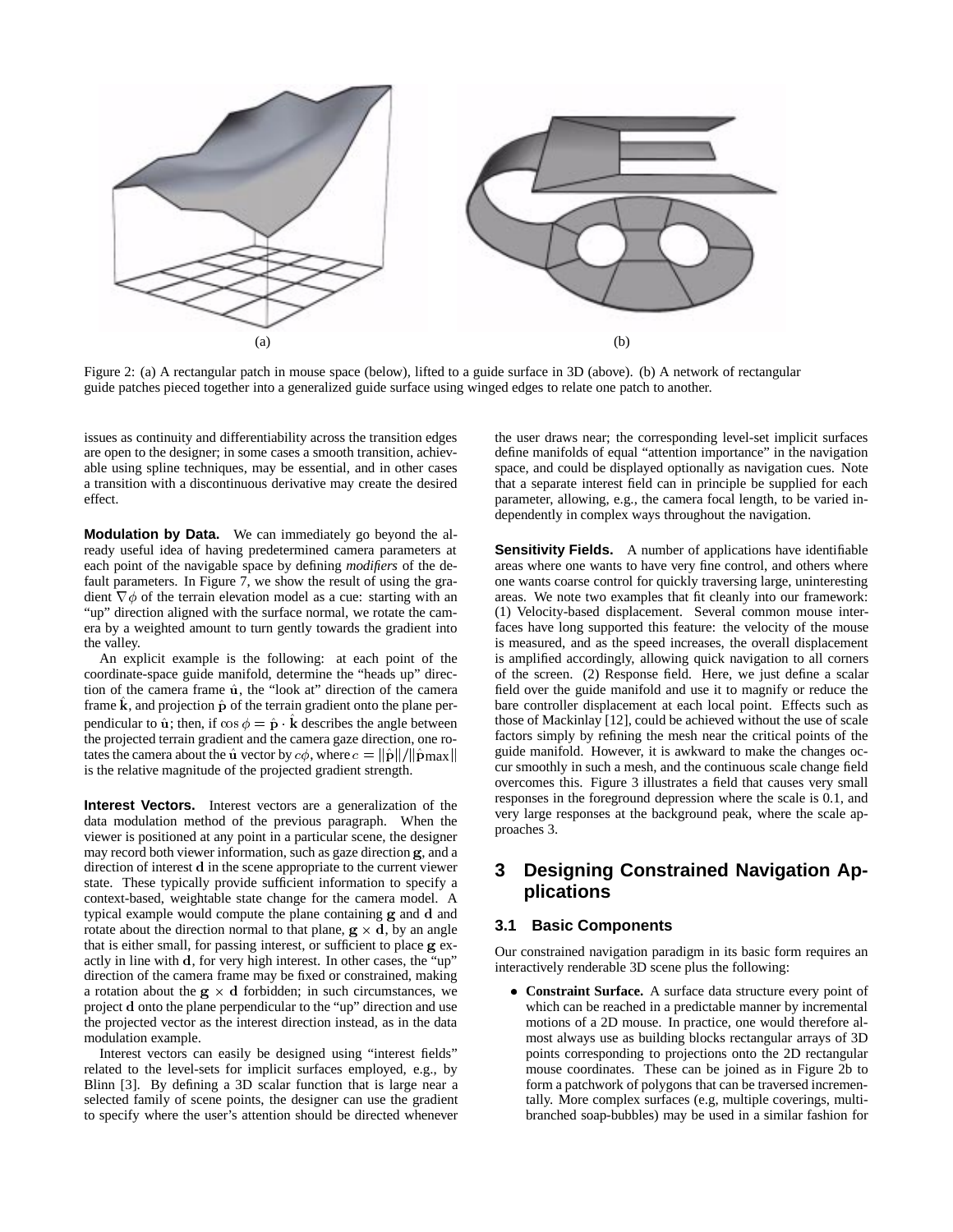particular applications. The most intuitive constraint surface is a sidewalk-like mesh of 3D points, but nothing prevents us from choosing, e.g., latitude and longitude of camera orientation.

Creating a constraint surface for a given problem can be facilitated in some cases by studying the features of the problem. For example, the toroidal navigation surface chosen in Figure 10 is essentially a level set of the electron density. Complex topological objects and terrain models can provide their own initial navigation surfaces by creating parallel surfaces a fixed distance away, or projected outward from the surface normals. Many problems thus contain strong hints to guide the design of an appropriate family of constraint surfaces.

 **Camera Model Field.** At each point of the constraint surface, the designer must attach those values of the camera model field complementary to the constraint surface (orientation if the constraint surface is spatial, position if the constraint surface is orientation, etc.). Thus at each point of the constraint surface array we typically construct a data structure consisting of the variables  $G(u, v) = (x, y, z, q_0, q_1, q_2, q_3, f)$ , which describe the 3D position, the orientation in terms of a quaternion frame, and the focal length (or perhaps the camera frustum). In practice, these fields would normally be specified at key vertices and interpolated to the intermediate points of the constraint surface.

#### **3.2 Interpolation**

Given the normal situation where only a finite number of sample points appear in the array of camera model fields, we require  $G(u, v)$  to be interpolated at intermediate points. This is typically accomplished for rectangular sample spaces by taking local  $4 \times 4$  rectangular grids of anchor points and performing a bicubic Catmull-Rom spline interpolation, thus ensuring that all grid field values are actually on the interpolated surface. Quaternions must be used to achieve smooth orientation interpolations as noted by Shoemake [18, 19], and refined in subsequent work such as that of Schlag [17], Nielson [13], and Kim, et al. [11]; 2D rectangular extensions of these methods are straightforward. Other variables such as the focal length and controller response field can be interpolated similarly in tandem.

However, experiments with our applications made it clear that one cannot in general produce interpolations based on arbitrary anchor values that produce equivalent perceptions of smoothness in *both* camera position and orientation (or focal length, or whatever). If the knot points are equally spaced in spatial position, the orientation changes may not be uniformly spaced, and vice versa. Among the solutions to this problem currently being investigated are: the adoption of a combined metric in the full parameter space to define a hybrid variety of uniformly spaced knot points, the use of a dynamical model resembling a moving gyroscope that is solved to determine the camera motion, and a similar generalization of the method of Barr, et al. [1] to include spatial parameters as well.

#### **3.3 Methods for Determining the Camera Model Field**

We next present a selection of approaches that can be used to determine the camera model structure at any particular point of a navigation path.

**Constant key vertices.** The simplest configuration utilizes a designer-supplied grid of constant camera parameters, along with a procedure for interpolation among the grid points. The predefined key vertex method is well-adapted to many classic applications, and



Figure 3: A scaling field that could be used, in regions of value greater than unity, to magnify the screen distance traversed by a unit mouse motion; similarly, in regions of value less than unity, this field would slow the mouse response to provide fine-grained control in those limited areas where it is required.

can easily be understood (and even defined) as a family of deformations of a single fixed camera-animation path.

**Space-walk frames and constrained "up" fields.** The basic manifold traversal method of Hanson and Ma [8] can be used with 2D constraint manifolds of arbitrary complexity, and is extensible to 3D as well. Effective use of the method requires data stored in a winged-edge format rather than the simpler 2D parametric rectangular grid format that we have implicitly assumed for most of the discussion. The intrinsically defined transitions from polygon to polygon allow one to navigate a complex surface keeping the world "up" direction aligned with the surface normal throughout the transversal. While it is natural to have the gaze direction pointed in the direction of motion, this is not required; fixed camera parameters can be prestored at each vertex and modulated either by scene features or the default space-walk camera frame.

Another interesting variant is to specify only the "up" direction of the camera frame at each point (manually or from the normal to the constraint manifold); then the camera has a single rotational degree of freedom at each point that can be determined from the context, e.g., viewer velocity, or other data.

#### **3.4 Designer Techniques**

There are a variety of techniques that we have found useful in practice to enhance the utility, visual immediacy, and flexibility of the constrained navigation framework. Among these we note especially the following:

**Fog, Spotlights, etc.** The actual scene appearance can equally well be modulated to suit the designer's needs. We suggest the following methods: (1) Fog. As one passes through a scene, one can limit the visibility to a handful of key regions by obscuring the most distant objects. Other application-dependent depth cues can be used if appropriate. (2) Spotlights. Whether or not the camera model allows you to change its gaze, you can shine a spotlight on any desired sector to emphasize it. This is very easy in OpenGL, requiring only the definition of a few key-frame values of a direction. The spotlight need not be large, nor coincide with the gaze or motion directions. See Figure 8 for an example.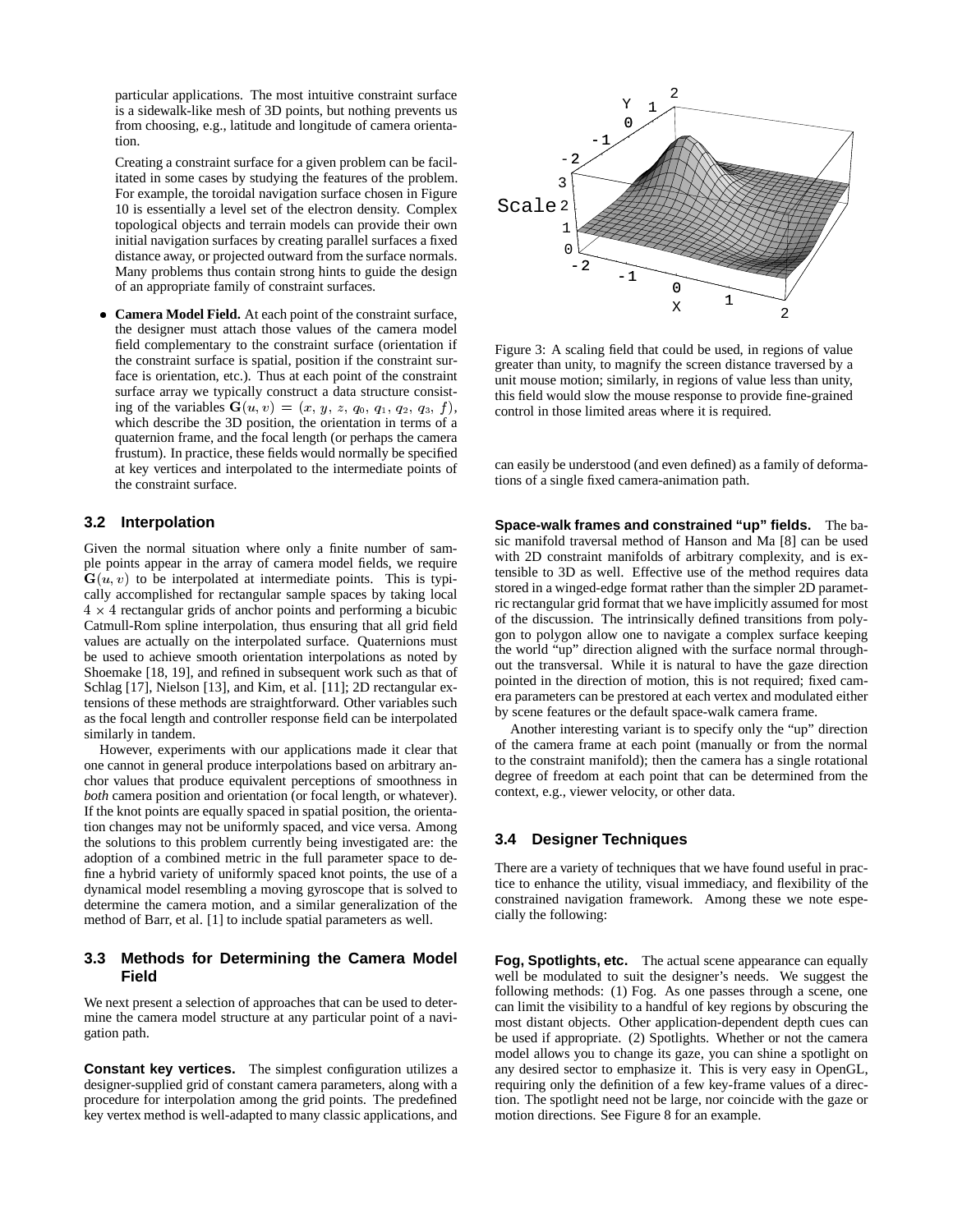

Figure 4: An example of a navigation manifold that contains more than one possible layer, hence more than one possible camera model, depending on one's route to the scene.

**Vista Points.** A fundamental context-defining technique available in such a navigation system is the "scenic overlook." This is very much like an overlook on a vacation highway, except that the signposts and annotated vista points can be placed anywhere in 3D space continuously connected to the sidewalk. As the viewer approaches the critical vista point itself, changes in the focal length, camera orientation, and control response can be imposed by the designer to exactly emulate features such as Mackinlay et al.'s [12] controlled approach, or even "dynamic field glasses" that focus in on distant scene features as though one had donned zoomable binoculars to pan across the scene of interest, similar to one scenario of Robinett and Holloway [16]. An example is given in Figure 9.

**Multiple Coverings.** Another fundamental technique is the "multiple covering" navigation surface. (Readers with mathematical backgrounds will recognize this as a relative of Riemann surfaces in complex variable theory.) Here, one creates a surface that may come back to the same point by many different routes; a simple example is a double ribbon, as shown in Figure 4, which allows the camera to point in one family of directions the first time around the ribbon, in other directions the second time, and to return to the original state the third time around. An explicit application is depicted in Figure 11. The reader can imagine arbitrarily complex variants, including instantaneous state transitions between entirely different guide fields.

#### **3.5 Dynamic Mapping Techniques**

Several prospects for more complex control strategies appear promising for future work.

Lead time. Sometimes we want to have the system react to where we *will* be, not where we are. This leads one to implement virtual navigation avatars (we might call them "navatars") sailing in front of the viewer, and requires some predictive computation. Once the hypothesized avatar position is determined by an appropriate algorithm, the designer can present varying options tying the motion more or less closely to the avatar, or perhaps allowing diversions in the avatar's path.

**Viewer state procedures and rules.** The user state in a navigation problem contains a number of variables that can be tracked and computed, particularly those involving velocity and heading history (see, e.g., some of the techniques reviewed in Chen et al. [5]). Arcade games often exploit such information, particularly to add challenge to a control strategy by preventing direct manipulation of the object to be controlled. In physical simulations, momentum, friction, and air resistance play a crucial role in making driving and flight simulators realistic. Such factors can be incorporated into the procedures or rules determining the evolution of the camera field on the constraint surface to accomplish a number of intuitive physical effects.

**Context-based rules.** A variety of approaches have been proposed in the literature to use context-based knowledge, expert system domain rules, and artificial intelligence planning methods to determine transitions among camera positions in animation or even complete animation paths (see, e.g., [9, 10, 2]). It is clearly appropriate to apply such techniques to the more general philosophy of constrained navigation proposed here; this is a fertile area for future research.

### **4 Examples**

In this section, we present a series of examples realized by implementations using the Open Inventor class libraries in the IRIS Explorer and Open Inventor environments; we note in particular that many of the needed quaternion-based classes and methods are already supplied. We implemented our own Catmull-Rom interpolator based on the Schlag algorithm [17].

**Wandering Camera Path with Wandering View.** In a traditional computer animation, the camera itself may follow many different constraints such as looking at a single point on the ground throughout the motion, tracking a moving object in the scene, or staring in a fixed direction. Figure 5(a,b) shows a generalization of the latter with the viewer's trajectory confined to a plane. In Figure 6a, the path is still constrained to the plane, but designerplaced camera orientations are used as key vertices for a quaternion spline interpolation; Figure 6b shows the scene viewed from the same point as Figure 5b, but with the modified camera field.

**Terrain Navigation: Conservative Flight Path.** In Figure 7, we show a more realistic guide manifold for navigating a terrain model; we employ a contoured 3D constraint surface and constrain the camera "up" vector to be the surface normal. The camera orientation at each point is determined by rotating relative to the constant gaze direction to look slightly in the direction of the terrain gradient below. We note that we need not require a global "up" direction; if desired, we can transition smoothly from "right-side-up" in the world to "upside-down" (see below).

**Spotlight Attention Focus.** An example of the spotlight technique, which can be used to focus the user's attention on a point that is not necessarily aligned with the direction of the camera gaze or the direction of motion, is shown in Figure 8.

**Terrain Navigation: Vista Point Ahead!** A tour designer in the paradigm presented here has not only the ability to keep wandering users in a limited set of viewpoints and to keep their attention focused only on what they are supposed to see, but also to prepare special treats. In particular, the constraint surface itself may vary dramatically, and the focal length can be controlled and interpolated throughout the grid just like the other variables. In the scenario presented in Figure 9, the designer has placed two "vista points" in the scene which the user may approach at will while roaming the constraint space. Figure 9a focuses on one particular point that causes the user to rise rapidly above the world to a very high vantage point,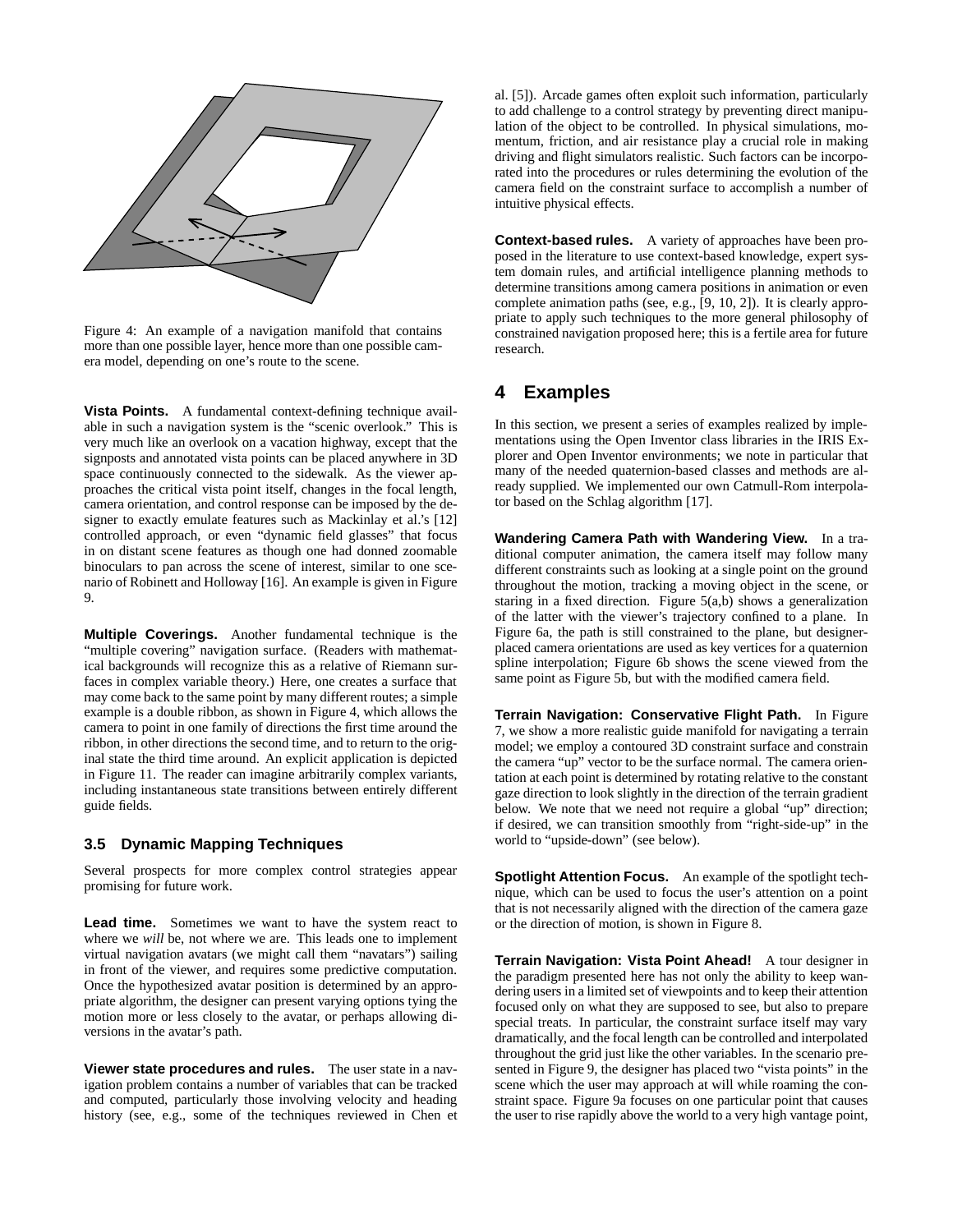

Figure 5: Camera path constrained to plane with fixed camera orientation. (a) View of path and camera model control points on constraint surface. (b) View using camera model field at selected point.



Figure 6: Camera path constrained to plane with camera orientation modulated by terrain gradient. (a) View of path and camera model control points on constraint surface. (b) View using camera model field at selected point.

while the camera is forced to look down below at the retreating scene data, creating the view of Figure 9b. Figure 9c is rather like a highway rest stop, where approaching a particular point on the constraint surface swings your gaze direction around, points at a landmark you might never have noticed otherwise, and puts a "telephoto lens" on the camera so that the view automatically zooms in on the point in question.

**Molecule Navigation.** The most challenging applications for constrained navigation involve the perusal of objects with no natural orientation. Here we have both the advantage of being permitted great flexibility, and the drawback of having to decide on a particular guiding strategy. Figure 10a shows how we have chosen a toroidal navigation manifold that entirely envelops a helical

molecule. This constraint surface allows us to move quickly to every conceivable viewpoint on the molecule with a series of very simple mouse strokes. To keep the user in context, we make the "up" direction inside the molecule the same direction as outside, while tilting a bit at the top and the bottom to keep focused on the structure and give a clear end-on view, as shown in Figure 10c. Here the goal of the navigation was to give the viewer a fluid way to see every conceivable surface, inside and outside, of the virtual cylinder around which the helical molecule is wrapped.

**Architectural Interior Navigation.** More complex topologies arise naturally when we examine detailed 3D structures such as buildings and room interiors. Here it is natural to include new levels of constraints and choices. In the example of Figure 11, we restrict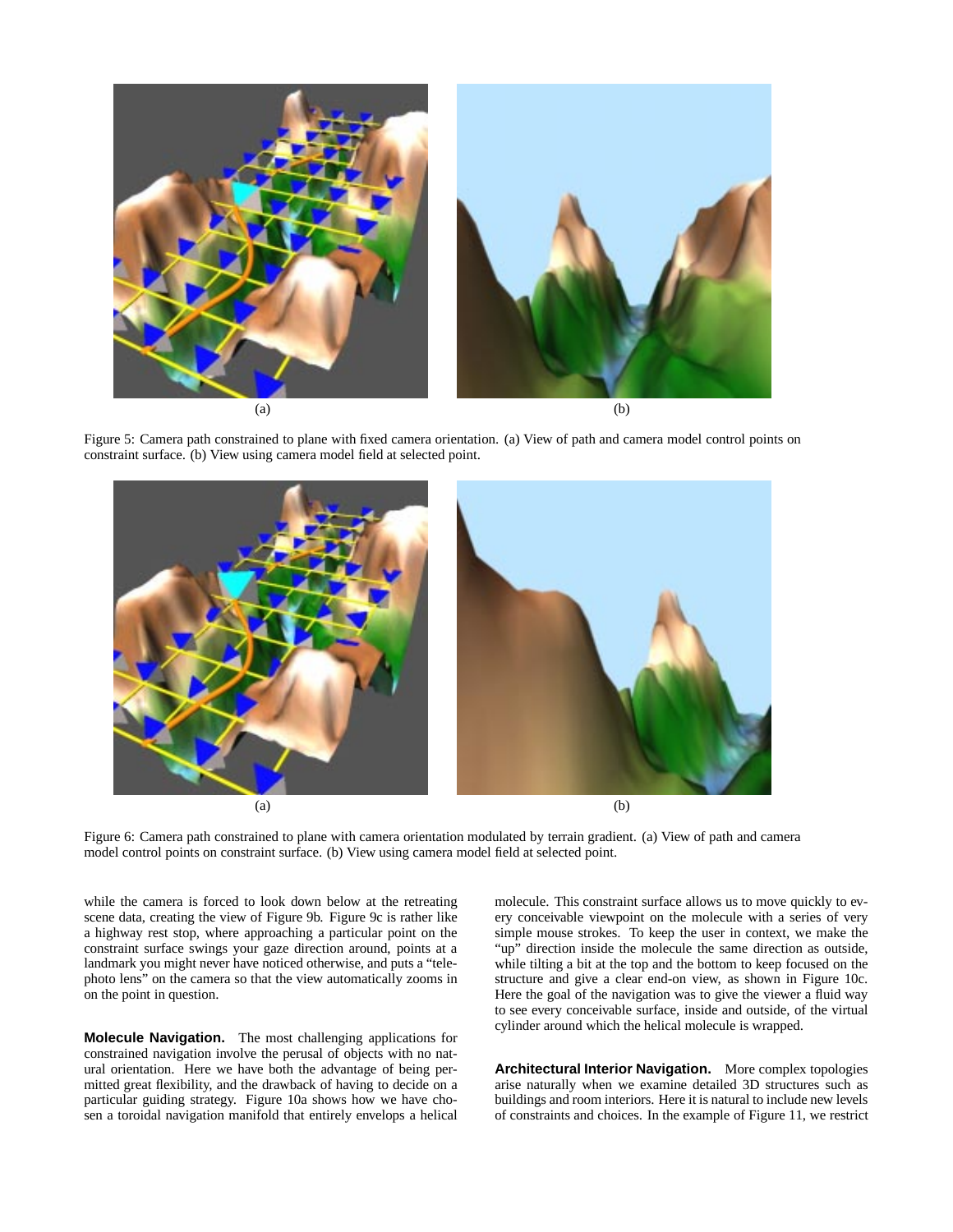

Figure 7: Camera path constrained to complex surface with camera orientation keyed to constraint surface normal and modulated by terrain gradient. (a) View of path and camera model control points on constraint surface. (b) View using camera model field at selected point.



Figure 8: Spotlight focused on an area of interest that is slightly displaced from camera gaze and motion directions. This allows greater flexibility in keeping the context while redirecting attention.

user motion in a single room to encircle an object of interest, which happens to be a model of a virtual reality environment. This simple example of a multiple-patch data structure is used to define a double circuit of "carpeting" around the object of interest like that noted also in Figure 4; this guide manifold serves both to prohibit areas with physical obstructions, and to permit different things to be emphasized on even and odd tours around the room. Thus, the goal of the first circuit of the walkway is to focus on the display screens, while the second time around we use an effective interest field to focus instead on the placement of the projectors.

### **5 Preliminary Human Factors Observations**

Substantive human factors studies of the comparative effectiveness of particular scenarios are beyond the intended scope of this paper. Nevertheless, an evaluation of alternative exploration modes is currently being pursued for room-like worlds, using criteria inspired by those of Thorndyke et al. [24, 23, 22]. Preliminary results, which will be extended and presented elsewhere, suggest that retention ratios of hard-to-notice objects in a room range from 55% to 75% for users of the constrained system, compared to 10% to 35% for users given 6 degree-of-freedom navigation controls. Thus the concept of using a constrained system to focus on a user goal seems well-founded. Another, fairly obvious, experimental observation is the fact that keeping the camera's vertical axis relatively stable is important to prevent users from developing motion discomfort.

## **6 Conclusion**

In this paper, we have introduced an extension of the one-parameter camera path of a traditional animation to a multiparameter space appropriate for constrained navigation in both 3D desktop and immersive virtual reality environments. Detailed examples have been worked out and presented for the particular case of a 3D throughthe-screen display controlled by a 2D mouse. The basic strategy is to supply a set of view-determining data at each sample point of a "virtual sidewalk," along with possibly state-dependent procedures to create the actual view to be presented. Ultimately, it is up to the designer to limit the viewer's freedom of navigation enough to focus attention and prevent loss of context, but not so much as to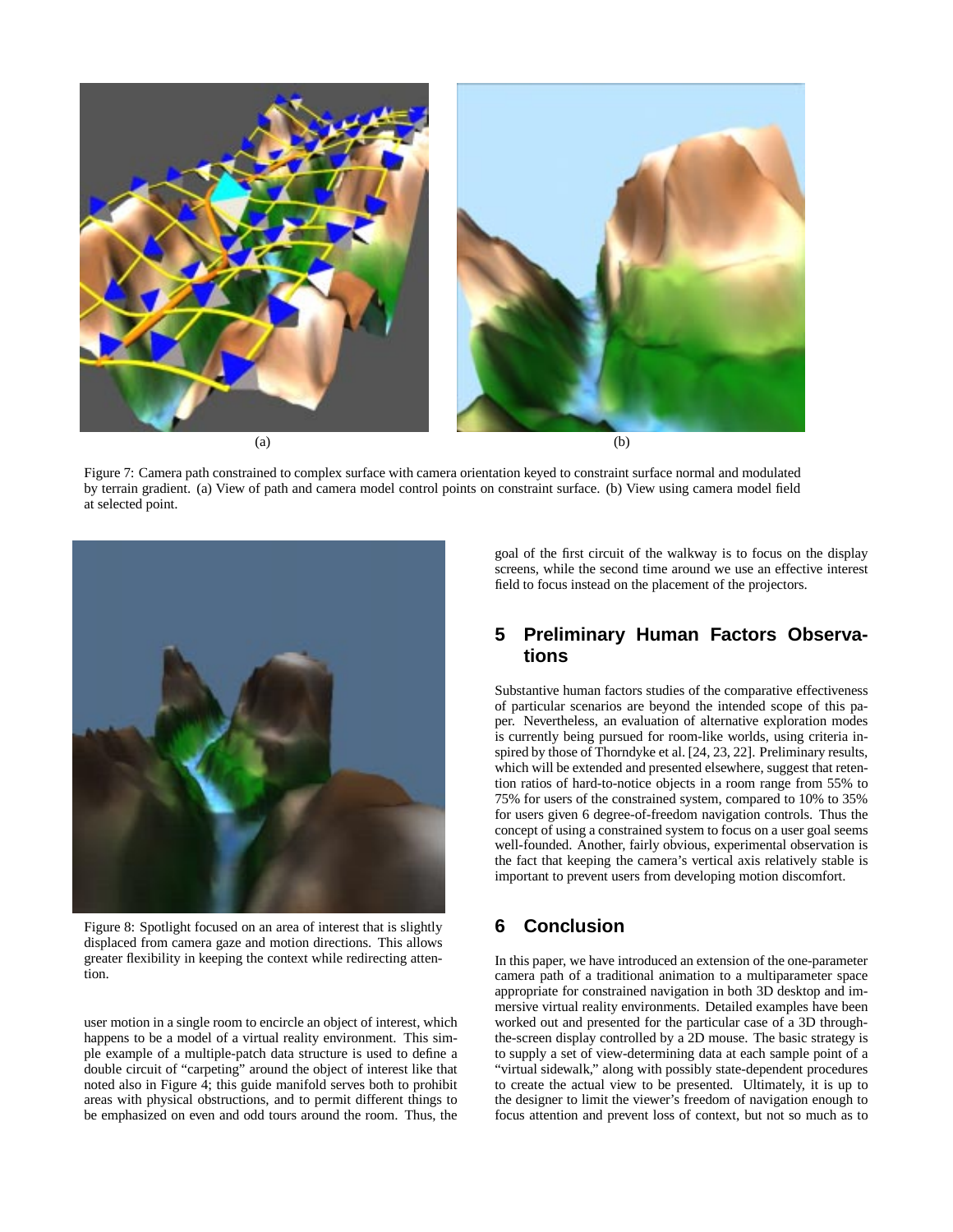disturb the feeling of exploration and discovery appropriate to the viewer's task.

Future plans include extensions to more complex virtual reality environments and controllers, human factors testing, and additional experimentation with "smart" controls that balance prestored constraints against user state. An ideal system would likely include a history-sensitive expert system to recompute the camera model at each step the viewer takes on the journey.

### **Acknowledgments**

AJH gratefully acknowledges the cordial hospitality of Claude Puech and the members of the iMAGIS laboratory, a joint project of CNRS, INRIA, Institut National Polytechnique de Grenoble, and Université Joseph Fourier, where this research was initiated. We are grateful to Stephen Hughes for his essential contributions to the preliminary user interface studies. Thanks are also due to the staff of CICA, the Indiana University Center for Innovative Computer Applications, for their support. This research was made possible in part by NSF infrastructure grant CDA 93-03189.

#### **References**

- [1] A. Barr, B. Currin, S. Gabriel, and J. Hughes. Smooth interpolation of orientations with angular velocity constraints using quaternions. In *Computer Graphics Proceedings, Annual Conference Series*, pages 313–320, 1992. Proceedings of SIGGRAPH '92.
- [2] M. Billinghurst and J. Savage. Adding intelligence to the interface. In *Proceedings of VRAIS '96*, pages 168–175, 1996.
- [3] J. F. Blinn. A generalization of algebraic surfaces. *ACM Trans. on Graphics*, 1:235–256, 1982.
- [4] F. P. Brooks. Walkthrough a dynamic graphics system for simulating virtual buildings. In *Computer Graphics*, pages 9– 21, 1987. Proceedings of 1986 Workshop on Interactive 3D Graphics.
- [5] M. Chen, S. J. Mountford, and A. Sellen. A study in interactive 3-d rotation using 2-d control devices. In *Computer Graphics*, volume 22, pages 121–130, 1988. Proceedings of SIGGRAPH 1988.
- [6] S. M. Drucker, T. A. Galyean, and D. Zeltzer. Cinema: A system for procedural camera movements. In *Computer Graphics*, pages 67–70, 1992. Proceedings of 1992 Symposium on Interactive 3D Graphics.
- [7] A. J. Hanson. The rolling ball. In David Kirk, editor, *Graphics Gems III*, pages 51–60. Academic Press, Cambridge, MA, 1992.
- [8] A. J. Hanson and H. Ma. Space walking. In *Proceedings of Visualization '95*, pages 126–133. IEEE Computer Society Press, 1995.
- [9] P. Karp and S. Feiner. Issues in the automated generation of animated presentations. In *Graphics Interface 1990*, pages 39–48, 1990.
- [10] P. Karp and S. Feiner. Automated presentation planning of animation using task decomposition with heuristic reasoning. In *Graphics Interface 1993*, pages 118–127, 1993.
- [11] M.-J. Kim, M.-S. Kim, and S. Y. Shin. A general construction scheme for unit quaternion curves with simple high order derivatives. In *Computer Graphics Proceedings, Annual Conference Series*, pages 369–376, 1995. Proceedings of SIG-GRAPH '95.
- [12] J. D. Mackinlay, S. Card, and G. Robertson. Rapid controlled movement through a virtual 3d workspace. In *Computer Graphics*, volume 24, pages 171–176, 1990. Proceedings of SIGGRAPH 1990.
- [13] G. M. Nielson. Smooth interpolation of orientations. In N. M. Thalman and D. Thalman, editors, *Computer Animation '93*, pages 75–93, Tokyo, June 1993. Springer-Verlag.
- [14] G. M. Nielson and Dan R. Olson. Direct manipulation techniques for 3d objects using 2d locator devices. In *Computer Graphics*, pages 175–182, 1987. Proceedings of 1986 Workshop on Interactive 3D Graphics.
- [15] C. B. Phillips, N. I. Badler, and J. Granieri. Automatic viewing control for 3d direct manipulation. In *Computer Graphics*, pages 71–74, 1992. Proceedings of 1992 Symposium on Interactive 3D Graphics.
- [16] W. Robinett and R. Holloway. Implementation of flying, scaling, and grabbing in virtual worlds. In *Computer Graphics*, pages 189–192, 1992. Proceedings of 1992 Symposium on Interactive 3D Graphics.
- [17] J. Schlag. Using geometric constructions to interpolate orientation with quaternions. In James Arvo, editor, *Graphics Gems II*, pages 377–380. Academic Press, 1991.
- [18] K. Shoemake. Animating rotation with quaternion curves. In *Computer Graphics*, volume 19, pages 245–254, 1985. Proceedings of SIGGRAPH 1985.
- [19] K. Shoemake. Animation with quaternions. Siggraph Course Lecture Notes, 1987.
- [20] K. Shoemake. Arcball rotation control. In Paul Heckbert, editor, *Graphics Gems IV*, pages 175–192. Academic Press, 1994.
- [21] K. Shoemake. Fiber bundle twist reduction. In Paul Heckbert, editor, *Graphics Gems IV*, pages 230–236. Academic Press, 1994.
- [22] P. W. Thorndyke and S. E. Goldin. Spatial learning and reasoning skill. In H.L. Pick and L.P. Acredolo, editors, *Spatial Orientation: Theory, Research, and Application*, pages 195– 217. Plenum Press, New York, 1983.
- [23] P. W. Thorndyke and B. Hayes-Roth. Differences in spatial knowledge acquired from maps and navigation. *Cognitive Psychology*, 14:560–589, 1982.
- [24] P. W. Thorndyke and C. Stasz. Individual differences in procedures for knowledge acquisition from maps. *Cognitive Psychology*, 12:137–175, 1980.
- [25] C. Ware and S. Osborne. Exploration and virtual camera control in virtual three-dimensional environments. In *Computer Graphics*, volume 24, pages 175–184, 1990. Proceedings of 1990 Symposium on Interactive 3D Graphics.